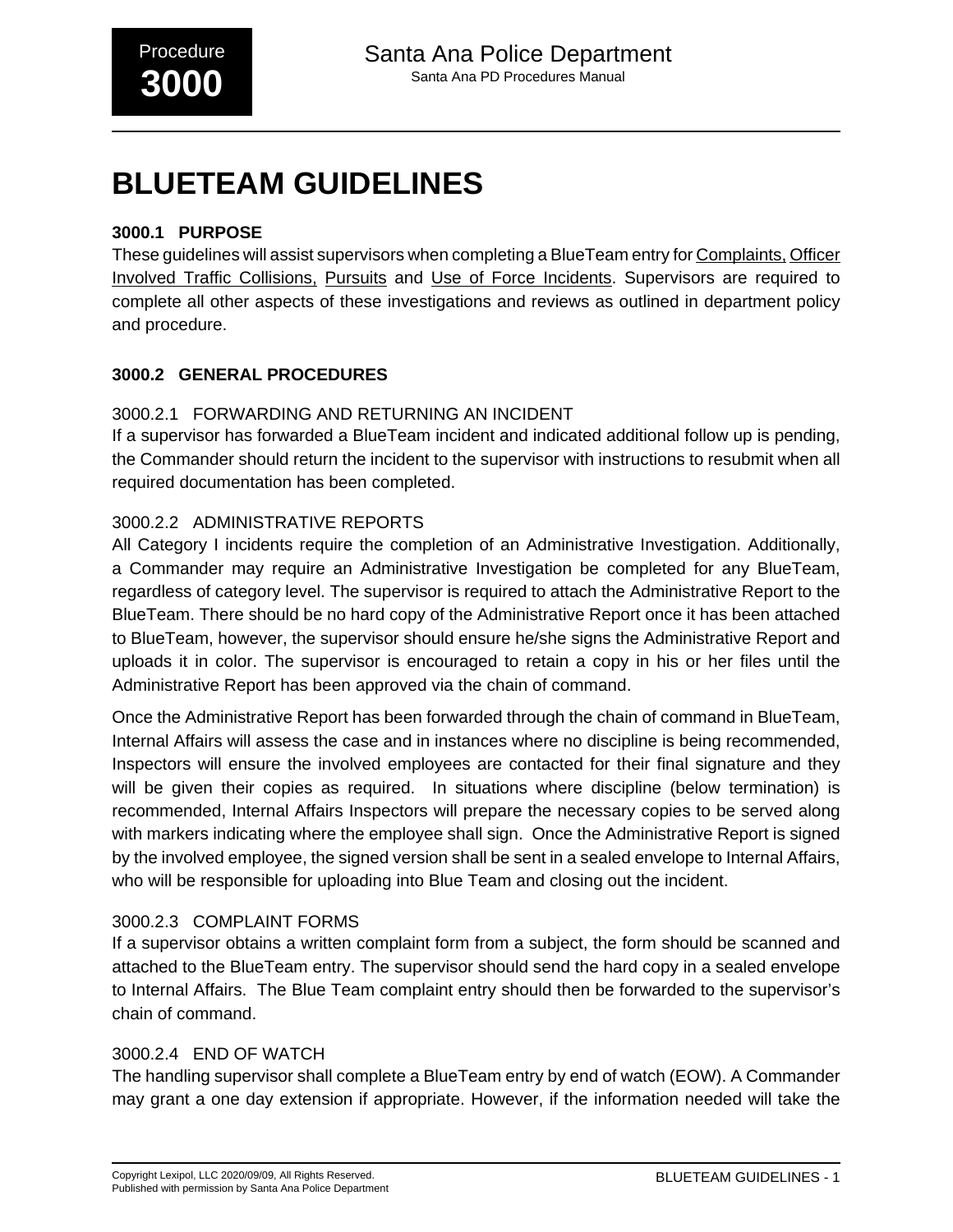# Santa Ana Police Department

Santa Ana PD Procedures Manual

#### BLUETEAM GUIDELINES

supervisor past one day, the supervisor should enter as much information as known and submit to the Commander, who should return the entry to the supervisor pending additional information.

#### 3000.2.5 TRAINING

If a determination is made for additional training, a "Training Recommended Form" should be completed and submitted to the Training Division via the chain of command.The training will be recorded in the employee's training profile and placed in the employee's Personnel File. A copy of any training placed in the employee's Personnel File shall be provided to the involved employee.

#### **3000.3 COMPLAINTS**

Personnel Complaints include any allegation of potential misconduct that, if true, would constitute a violation of department policy/procedure, Federal, State, local or administrative laws, rules, or regulations.

- 1. List the following information in the "Summary" section
	- A. How was the complaint received
	- B. Details of complaint
	- C. Was interview recorded
	- D. Was a Complaint Form filled out
	- E. Subject's demeanor
	- F. Did individual agree to cooperate with the investigation
	- G. Please indicate if there is more than one BlueTeam entry associated with this incident (i.e., BlueTeam entry 1 of 2)
	- H. Please determine if the incident was within the policy or not. If the incident was not within policy, please attach a memorandum with additional information.
- 2. The supervisor should immediately contact his / her Commander (or Internal Affairs Commander if unavailable) as soon as possible if the allegation is criminal in nature or requires a prompt response.
- 3. If a complaint received during a use of force incident Complete a BlueTeam Use of Force entry and BlueTeam Complaint entry.
- 4. Evidence Book all complaint interviews (even if incriminating criminal statements were obtained) into evidence.
- 5. Routing Scan and attach all related documents (complaint form, photos, video, etc.) to BlueTeam and send originals to Internal Affairs with the case number.

#### **3000.4 MISCELLANEOUS**

If a supervisor interviews a complainant and determines the complaint is one of service or procedure rather than misconduct, the supervisor will generate a Miscellaneous BlueTeam entry. The BlueTeam summary shall include the following information:

1. How was the complaint received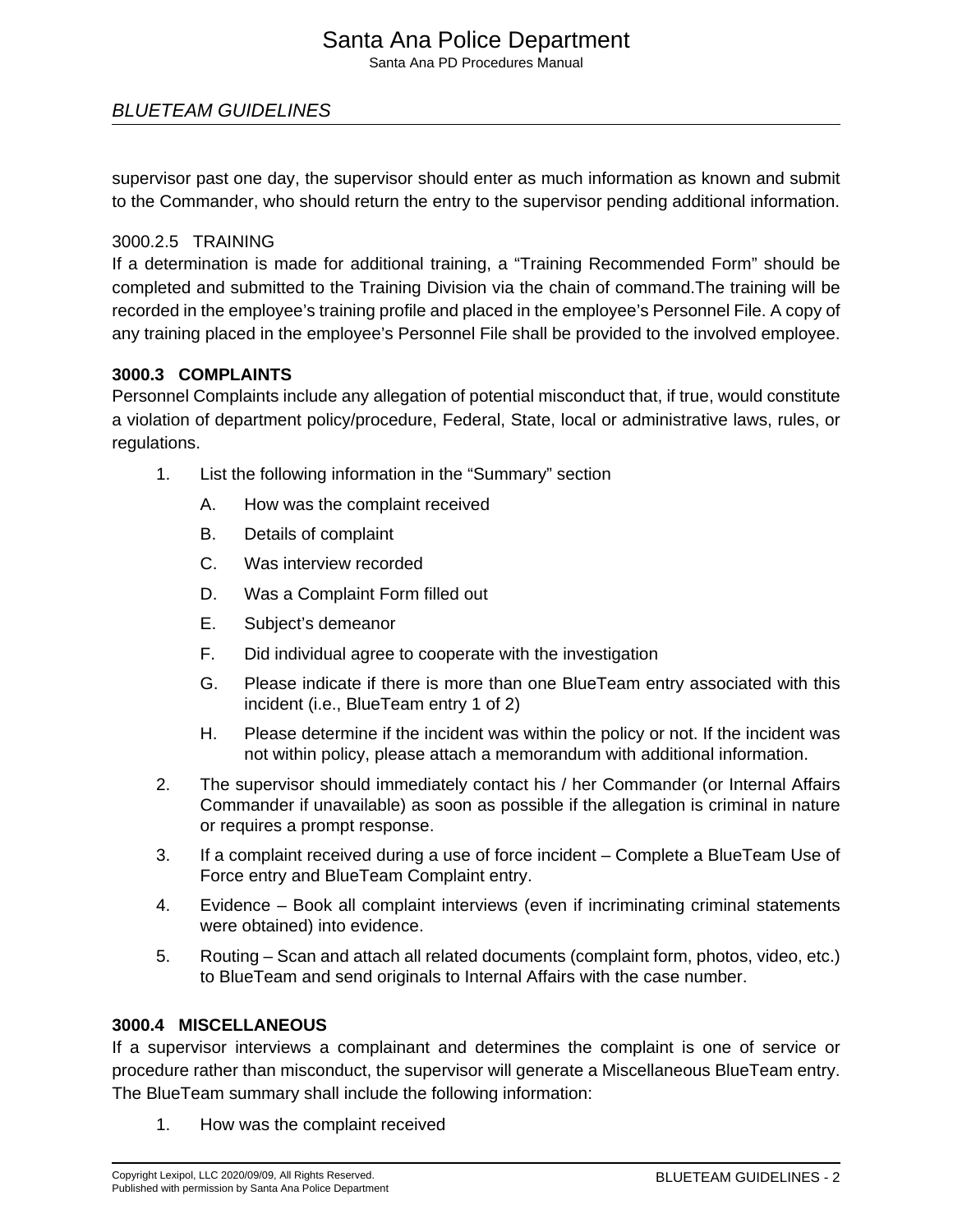### Santa Ana Police Department

Santa Ana PD Procedures Manual

#### BLUETEAM GUIDELINES

- 2. Details of the incident
- 3. Was interview recorded (audio or BWC)
- 4. Was a Complaint Form filled out
- 5. Subject's demeanor
- 6. Please indicate if there is more than one BlueTeam entry associated with this incident (i.e., BlueTeam entry 1 of 2).

Upon completion of the BlueTeam, the supervisor shall forward it to their Commander.

#### **3000.5 OFFICER INVOLVED TRAFFIC COLLISIONS**

#### 3000.5.1 DETERMINE CATEGORY I VS CATEGORY II INCIDENTS

- 1. Category I incident is defined as an officer involved traffic collision that results in any injury or significant damage or the officer is at fault.
- 2. Category II incident is defined as an officer involved traffic collision where there is no injury, the officer is not at fault and there is no significant damage.

#### 3000.5.2 LIST THE FOLLOWING INFORMATION IN THE "SUMMARY" SECTION

- Name of involved officer(s)
- Activity just prior to collision (responding to call, routine patrol, reversing, etc.)
- Brief summary of the collision
- Whether there are injuries, description of injuries and whether any medical treatment was required (paramedics, hospital)
- Whether witnesses located and statements were taken (recorded)
- Whether the area was checked for video evidence and if so, what was located
- Did CSI respond?
- Disposition of other involved parties (arrested, cited, etc.)
- Administrative Report or Traffic Collision report pending (if one will be completed)
- Please indicate if there is more than one BlueTeam entry associated with this incident (i.e. BlueTeam entry 1 of 2)

#### 3000.5.3 CATEGORY I INCIDENTS

After the initial review, the Commander should return the BlueTeam incident to the supervisor, pending completion of the the Administrative Investigation. with instructions to resubmit once all required documentation is completed. Once completed, the supervisor shall attach the traffic collision report and his/her Administrative Investigation and forward the incident to the Commander.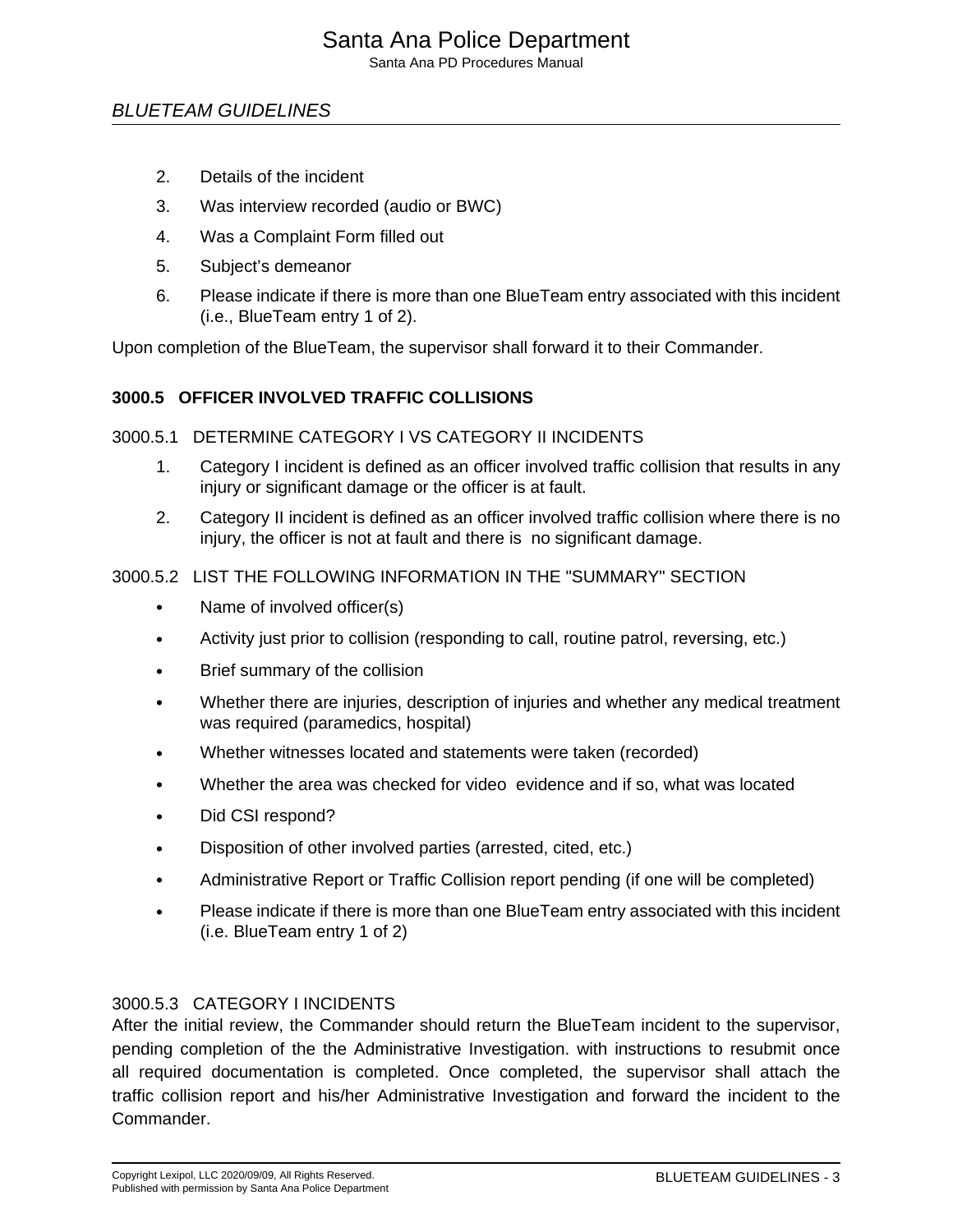Santa Ana PD Procedures Manual

#### BLUETEAM GUIDELINES

#### 3000.5.4 CATEGORY II INCIDENTS (2 OPTIONS)

The BlueTeam entry will be returned to supervisor. Once the traffic collision report has been completed and approved, the supervisor shall attach the report and forward the incident back to the Commander.

## 3000.5.5 COMPLETION OF A SUPPLEMENTAL POLICE REPORT

Supervisors are not required to complete a supplemental report.

#### 3000.5.6 COMMANDER REVIEW

If the officer is not at fault, the involved officer's Commander will review the entry and if he/ she agrees with the supervisor's recommendation, the BlueTeam entry will be forwarded to the Training Division for analysis and identification of possible training issues.

#### **3000.6 POLICE PURSUITS**

#### 3000.6.1 DETERMINE CATEGORY I VS CATEGORY II INCIDENTS

- 1. Category I incident is defined as an officer involved vehicle pursuit that results in a collision.
- 2. Category II incident is defined as an officer involved vehicle pursuit where there is no collision.

#### 3000.6.2 LIST THE FOLLOWING INFORMATION IN THE "SUMMARY" SECTION

- Name of involved officer(s)
- Activity prior to pursuit (responding to call, routine patrol, etc.)
- Brief summary of pursuit (to include)
	- <sup>o</sup> Starting and termination points
	- <sup>o</sup> Length of pursuit (approximate miles and time)
	- <sup>o</sup> List officers who joined pursuit
	- <sup>o</sup> Any collisions or injuries related to pursuit
- Were there any injuries and description of injuries? Was additional medical treatment required (paramedics, hospital)
- Were any witnesses located and statements taken (recorded)
	- <sup>o</sup> Driver of suspect vehicle should be entered as "involved citizen" all other involved parties should be entered as "citizen witnesses"
	- <sup>o</sup> W as the area checked for video evidence
- Did CSI respond?
- Disposition of other involved parties (arrested, cited, etc.)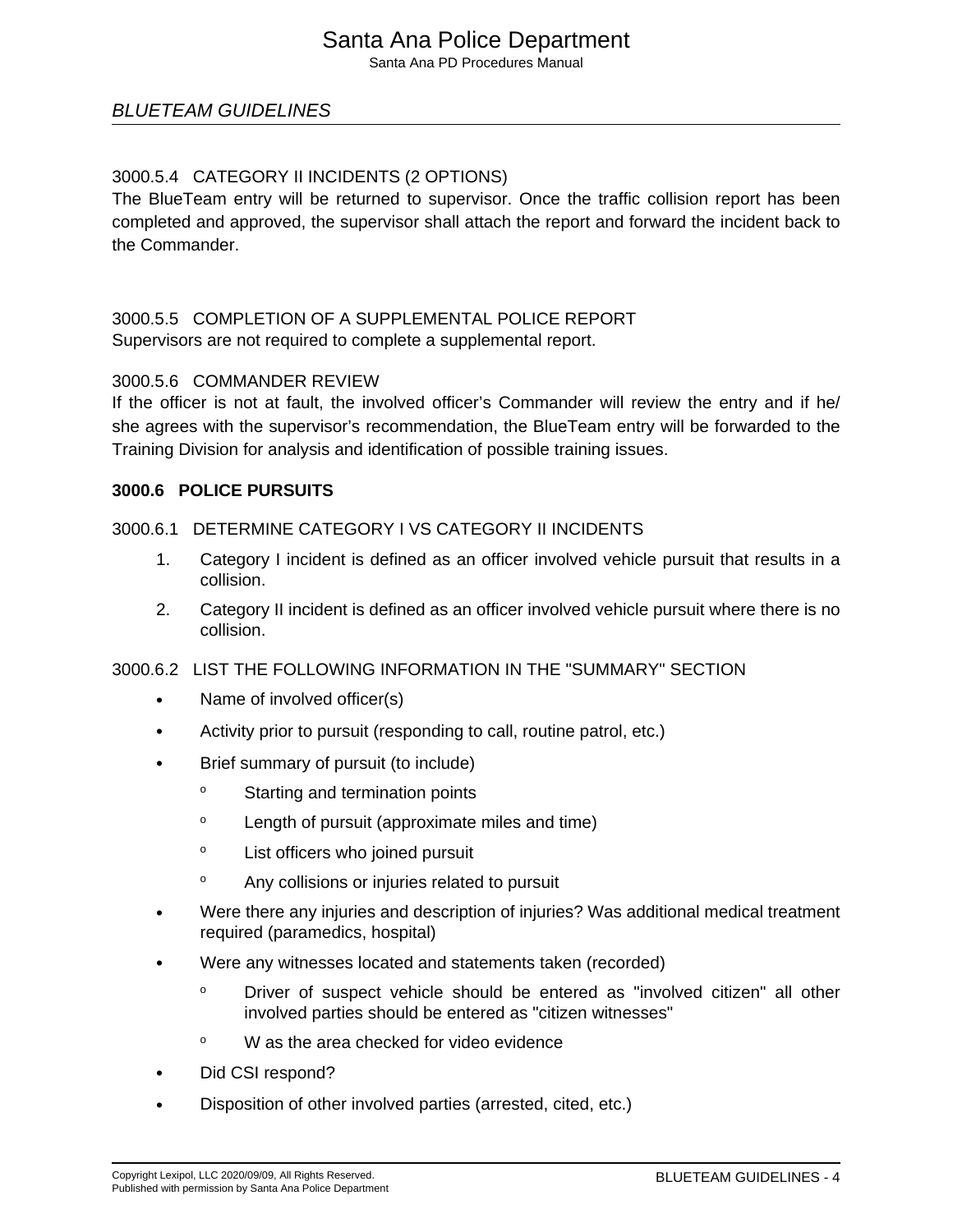Santa Ana PD Procedures Manual

#### BLUETEAM GUIDELINES

- Administrative Report or Traffic Collision report pending (if one will be completed)
- Please indicate if there is more than one BlueTeam entry associated with this incident (i.e. BlueTeam entry 1 of 2)

Note: Attach or upload related forms into BlueTeam and provide originals to appropriate division.

#### 3000.6.3 CATEGORY I INCIDENTS

After review, the Commander will return the incident to the supervisor, pending the completion of an Administrative Investigation. Once completed, the supervisor shall attach his/her Administrative Investigation, related documentation, and forward the incident to the Commander.

#### 3000.6.4 CATEGORY II INCIDENTS

The BlueTeam summary information will be the only documentation required.

#### 3000.6.5 COMPLETION OF A SUPPLEMENTAL POLICE REPORT

Supervisors are not required to complete a supplemental report unless they observed activity or actions that would be used in a criminal prosecution (i.e. supervisor witnessed criminal conduct, interviewed the suspect or witnesses, etc.).

#### **3000.7 USE OF FORCE**

#### 3000.7.1 DETERMINE CATEGORY I VS CATEGORY II INCIDENTS

- 1. Category I incident is defined as a use of force resulting in significant injuries to the subject of force.
- 2. Category II incident is defined as a use of force resulting in minor injuries to the subject of force.

#### 3000.7.2 BLUETEAM SUMMARY

- Name of involved officer(s) and reason for activity (i.e. call for service, traffic stop, etc.)
- Name of officer(s) who used force and brief description of force used
- Was the suspect Mirandized and was recorded interview obtained
- Were there any allegations of excessive force or misconduct?
- Were there any injuries, description of injuries and was additional medical treatment required (paramedics, hospital)
- Were any witnesses located and statements taken (BWC or audio recorded)
- Was the area checked for video evidence
- Did CSI respond?
- Disposition of other involved parties (arrested, cited, etc.)
- Administrative Report pending (if one will be completed)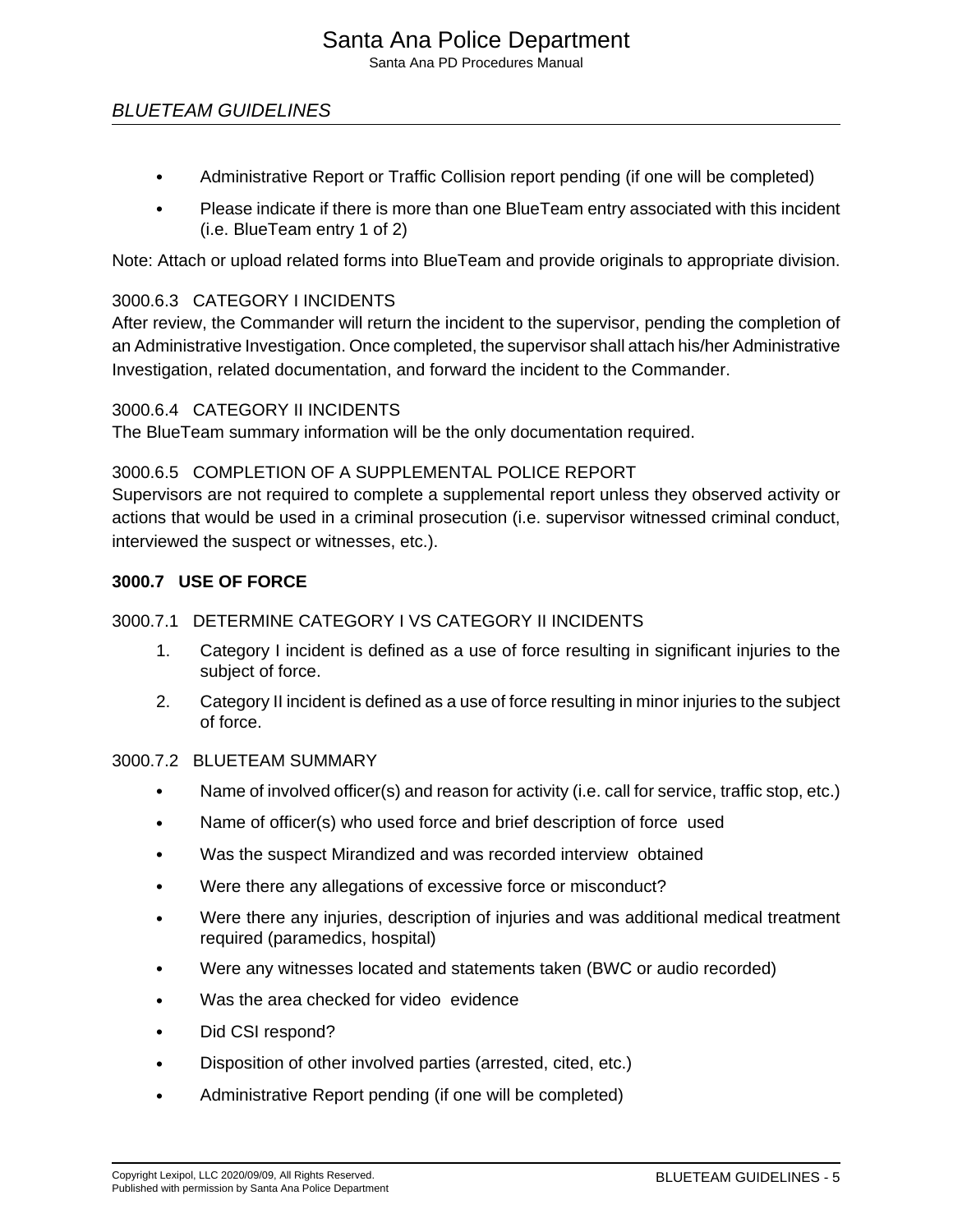BLUETEAM GUIDELINES

• Please indicate if there is more than one BlueTeam entry associated with this incident (i.e. BlueTeam entry 1 of 2)

#### 3000.7.3 CATEGORY I INCIDENTS

After review, the Commander will return the incident to the supervisor, pending the completion of the Administrative Investigation. Once completed, the supervisor will forward the incident back to the Commander with the reports attached to the BlueTeam.

#### 3000.7.4 CATEGORY II INCIDENTS

The BlueTeam summary and supervisor's supplemental police report will be the only documentation required.

#### 3000.7.5 COMPLAINT RECEIVED DURING A USE OF FORCE INCIDENT

- 1. Supervisors shall only indicate a statement was taken regarding the complaint. The supplemental police report should state that the subject filed a complaint, which was recorded as part of an administrative process.
- 2. A BlueTeam Use of Force entry and BlueTeam Complaint entry shall be completed.

#### 3000.7.6 SUPERVISOR'S SUPPLEMENTAL POLICE REPORT AND BLUETEAM ENTRY Supervisors are required to complete a supplemental police report and BlueTeam entry for incidents listed in the "Notification to Supervisors" section of the Use of Force Policy.

#### 3000.7.7 PREVIOUS INJURIES

- 1. When an individual arrested by a member of this Department has received an obviously recent injury, and it has been clearly determined the injury occurred solely as a result of an incident prior to police contact (accidents, injuries inflicted by other parties, etc.) a BlueTeam "Inquiry" shall be completed.
- 2. When an individual arrested or detained by this Department has received an injury while in police custody which is not a result of the application of force, a BlueTeam "Inquiry" shall be completed. This would include persons whose injuries are a result of tripping, falling, resistance to handcuffs, restraints, or who injure themselves during resistive behavior while confined within police vehicles or interview rooms.

#### **3000.8 INQUIRIES**

The following shall be documented in BlueTeam as "Inquiries":

- 1. When an individual arrested by a member of this Department has received an obviously recent injury, and it has been clearly determined the injury occurred solely as a result of an incident prior to police contact (accidents, injuries inflicted by other parties, etc.).
- 2. When an individual arrested or detained by this Department has received an injury while in police custody which is not a result of the application of force. This would include persons whose injuries are a result of tripping, falling, resistance to handcuffs,